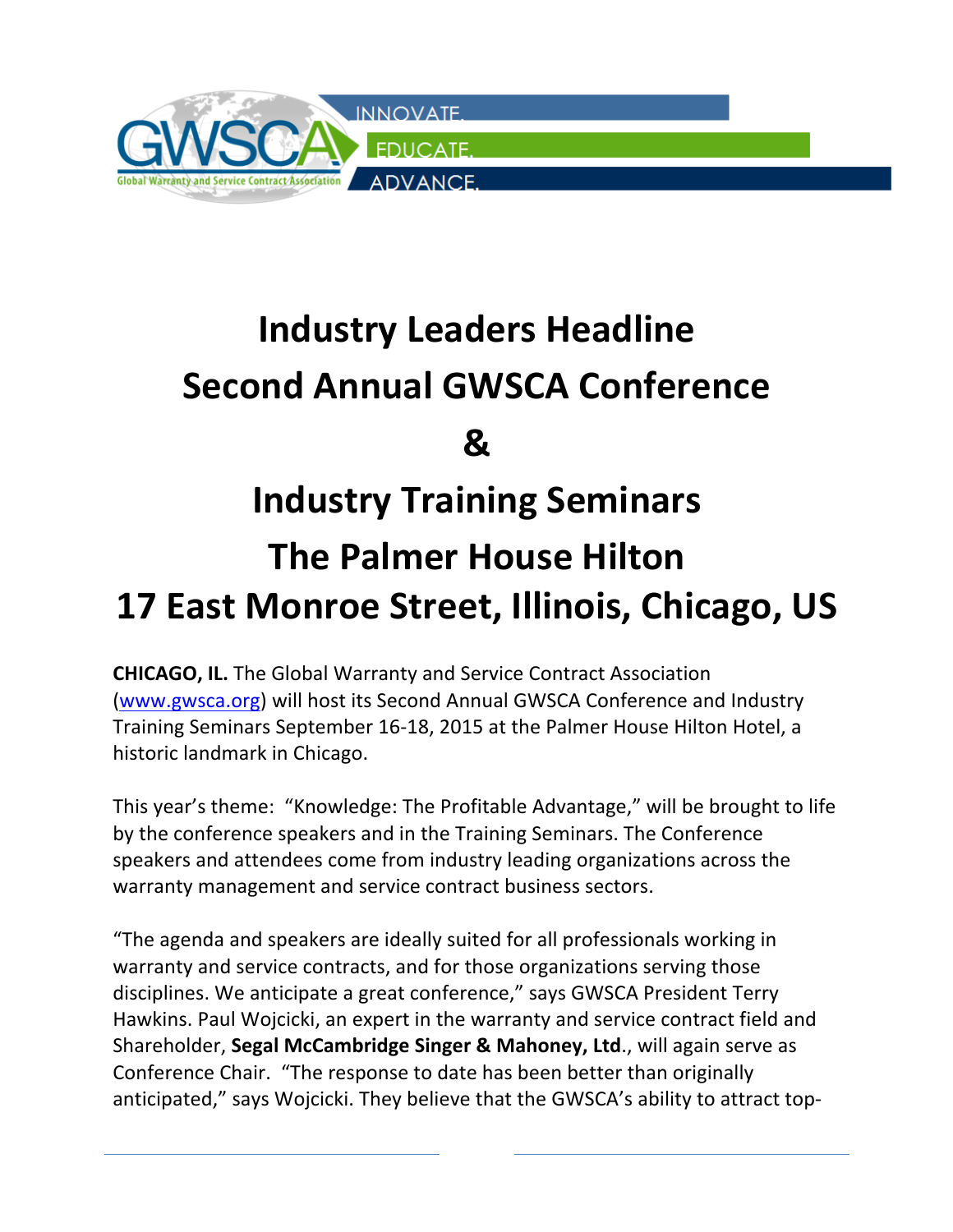

level, highly respected speakers to address key industry-wide issues separates the GWSCA conference from the competition.

We are proud to feature two keynote presentations this year. The first will be delivered by Susan Zwinger, **Oracle Corp.** VP, GM of Global Systems Support Innovation & Technology Office, and focus on the role of Big Data in warranty and service contract management.

Lawrence Mason, Senior Shareholder of the Chicago-based law firm Segal **McCambridge Singer & Mahoney will follow Ms. Zwinger.** Mr. Mason's presentation will explore privacy concerns, liability risks and other hot-topic issues businesses face in the still emerging Big Data era.

Jim Mostofi, President, AIG Warranty, U.S. & Canada will deliver an address on "Technology's Effect on the Future of Service Contracts. Ashok Kartham, CEO, **Mize, Inc.** will lead an industry panel of experts discussing "Operations" Innovations for Warranty and Service Contract Management. Focus on Customer Engagement". Eric Arnum, Editor of **Warranty Week** will address the "State of the Service Contract Industry". Aleem Lakhani, Executive VP, AMT Warranty **Corp. and AmTrust North America**, Specialty Risk Solutions Division will review the challenges of the digital age. Mark Nagelvoort, President & CEO, PCMI **Corporation** will focus on "New Technology/Processes in Support of Service Contracts".

Other speakers include:

- John Estrada, President, scServices Group, Inc.;
- Gary Mitzner, Division VP Service Contracts, Sears Holding, Inc.;
- Darius Bullock, Director-Repair Services Sales and Development, Lowe's **Companies, Inc.;**
- Jimmy Bynum, President of **Alexander & Preston, LLC;**
- Dan Tafel, Vice President, Global Business Development, AIG Warranty;
- Dan Brudos, Manager, Risk Analysis, **John Deere;**